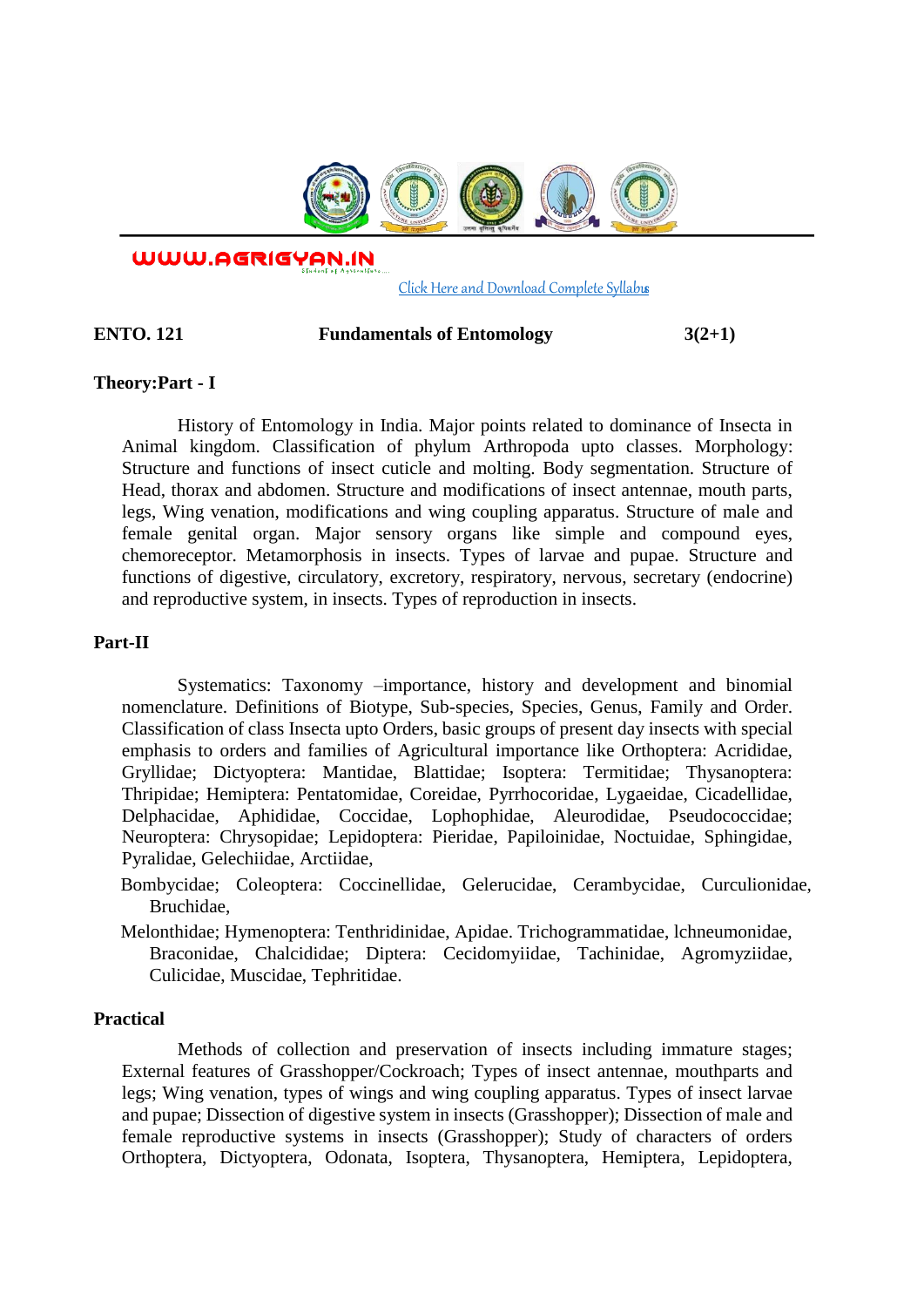Neuroptera, Coleoptera, Hymenoptera, Diptera and their families of agricultural importance.

# **Lecture Schedule: Theory**

| S.N. | <b>Topic</b>                                                                                                                                                                   | No. of<br>lectures |
|------|--------------------------------------------------------------------------------------------------------------------------------------------------------------------------------|--------------------|
| 1.   | History of Entomology in India.                                                                                                                                                | $\mathbf{1}$       |
| 2.   | Major points related to dominance of Insecta in Animal kingdom.                                                                                                                | $\mathbf{1}$       |
| 3.   | Classification of phylum Arthropoda upto classes.                                                                                                                              | $\mathbf{1}$       |
| 4.   | Structure and functions of insect cuticle and molting.                                                                                                                         | $\mathbf{1}$       |
| 5.   | Morphology of grasshopper: Body segmentation- structure of head,<br>thorax and abdomen.                                                                                        | $\overline{2}$     |
| 6.   | Structure and modifications of insect antennae.                                                                                                                                | $\mathbf{1}$       |
| 7.   | Structure and modifications of insect mouth parts.                                                                                                                             | 3                  |
| 8.   | Structure and modifications of insect leg.                                                                                                                                     | $\mathbf{1}$       |
| 9.   | Wing venation, modifications and wing coupling apparatus.                                                                                                                      | $\mathbf{1}$       |
| 10.  | Structure of genital organs and sensory organs (simple and compound<br>eyes, chemoreceptor).                                                                                   | $\overline{2}$     |
| 11.  | Metamorphosis in insects, types of larvae and pupae.                                                                                                                           | $\mathbf{1}$       |
| 12.  | Structure and functions of digestive system.                                                                                                                                   | 1                  |
| 13.  | Structure and functions of circulatory and excretory system.                                                                                                                   | $\overline{2}$     |
| 14.  | Structure and functions of respiratory system.                                                                                                                                 | $\mathbf{1}$       |
| 15.  | Structure and functions of nervous system.                                                                                                                                     | $\mathbf{1}$       |
| 16.  | Structure and functions of secretory (endocrine) system                                                                                                                        | $\mathbf{1}$       |
| 17.  | Structure and functions of reproductive system and types of<br>reproduction in insects.                                                                                        | $\overline{2}$     |
| 18.  | Taxonomy- importance, history and development and binomial<br>nomenclature. Definitions of Biotype, Sub-species, Species, Genus,<br>Family and Order.                          | $\overline{2}$     |
| 19.  | Orthoptera: Acrididae, Gryllidae; Dictyoptera: Mantidae, Blattidae;<br>Odonata; Isoptera: Termitidae. Thysanoptera: Thripidae.                                                 | $\overline{2}$     |
| 20.  | Coreidae, Pyrrhocoridae, Lygaeidae,<br>Pentatomidae,<br>Hemiptera:<br>Cicadellidae,<br>Delphacidae,<br>Aphididae,<br>Coccidae,<br>Lophophidae,<br>Aleurodidae, Pseudococcidae. | 1                  |
| 21.  | Lepidoptera: Pieridae, Papiloinidae, Noctuidae, Sphingidae, Pyralidae,<br>Gelechiidae, Arctiidae, Bombycidae.                                                                  | $\mathbf{1}$       |
| 22.  | Coleoptera: Coccinellidae, Galerucidae, Cerambycidae, Curculionidae,<br>Bruchidae, Melonthidae.                                                                                | $\mathbf{1}$       |
| 23.  | Hymenoptera: Tenthridinidae,<br>Apidae,<br>Trichogrammatidae, lchneumonidae, Braconidae, Chalcididae.                                                                          | 1                  |
| 24.  | Cecidomyiidae,<br>Tachinidae,<br>Agromyziidae,<br>Diptera:<br>Culicidae,<br>Muscidae, Tephritidae; Neuroptera: Chrysopidae.                                                    | 1                  |